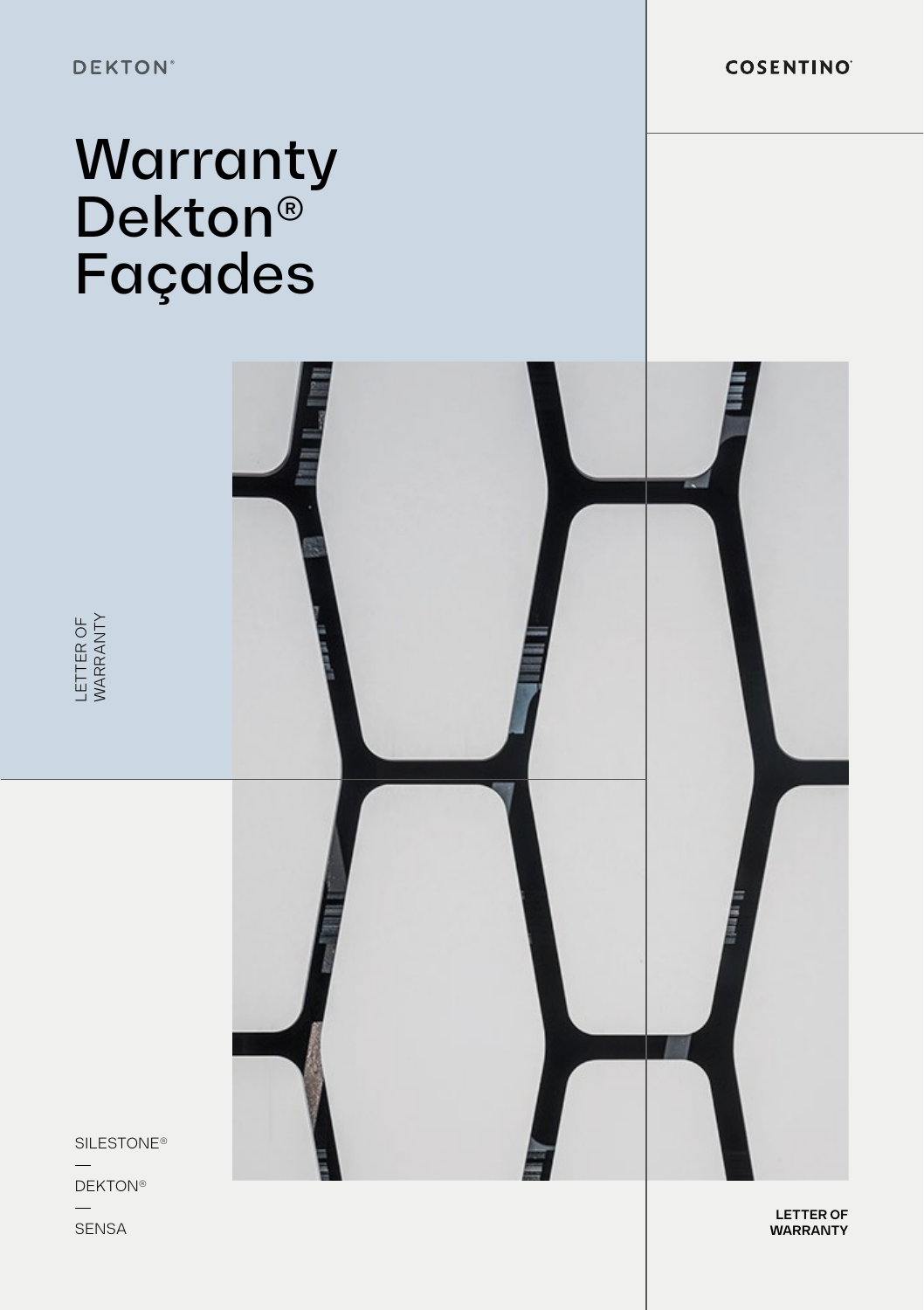## Dekton® Letter of Warranty for façade application

#### What the Warranty covers

- For a period of 10 years, Cosentino S.L.U. is obliged to replace any defective product under the terms and conditions expressed in this document, with the same characteristics (colour, thickness, etc.) as the product acquired by the customer.
- This warranty covers DEKTON® by Cosentino® that has been used in the applications defined in the scope of this Warranty. It is important that the final choice of colour and finish be made before completing the purchase, as changes made later will not be covered under this Warranty.
- On material supplied with drill holes, grooves and other mechanical operations performed on Dekton® by Cosentino Global S.L.U. at its facilities. The quality of the products is guaranteed within the standard limitations established, but the Warranty will not apply to unsuitable mechanical operations exceeding the limitations of the material, as the performance and calculation of such operations shall be the responsibility of the technical management for the project.
- Non-structural adhesive sealants used in the joints between Dekton® slabs for façade application are provided to Cosentino® by a third party, and would therefore not be covered under this Letter of Warranty.
- This Letter of Warranty is in all cases conditional upon the strict observance by the consumer of the instructions for use and maintenance of DEKTON® Letter of Warranty for façade application by Cosentino®, as detailed in the technical documentation available from Cosentino® at the time of façade installation.

#### What the Warranty does not cover

- Any kind of damage caused, either directly or indirectly, by any activity, work or intervention by external third parties to Cosentino Global S.L.U., such as: problems caused by an incorrect finish/preparation of the project, unsuitable installation methods, or any other alteration or manipulation of the original DEKTON® by Cosentino® product.
- Damage resulting from improper use, including, but not limited to (i) the use of the product in a way that does not comply with the applicable technical or safety standards. (ii) noncompliance with the instructions contained in the technical documentation provided by Cosentino® at the time of façade installation.
- Natural disasters, damage caused by interaction with other products or any other cause beyond the control of Cosentino Global S.L.U.
- Any unforeseen or consequential damage, loss or cost, other than that of the product itself, including but not limited to, damage to other products, facilities or additional or supplementary repairs to plumbing, electrical or building work that may be necessary to repair or restore the DEKTON® by COSENTINO® product covered under this Warranty are expressly excluded from this Warranty and are the exclusive responsibility of the customer.
- Furthermore, any damages that may arise following the occurrence of the defect covered, including those generated while the claim is being submitted and processed, as well as throughout the entire period of time required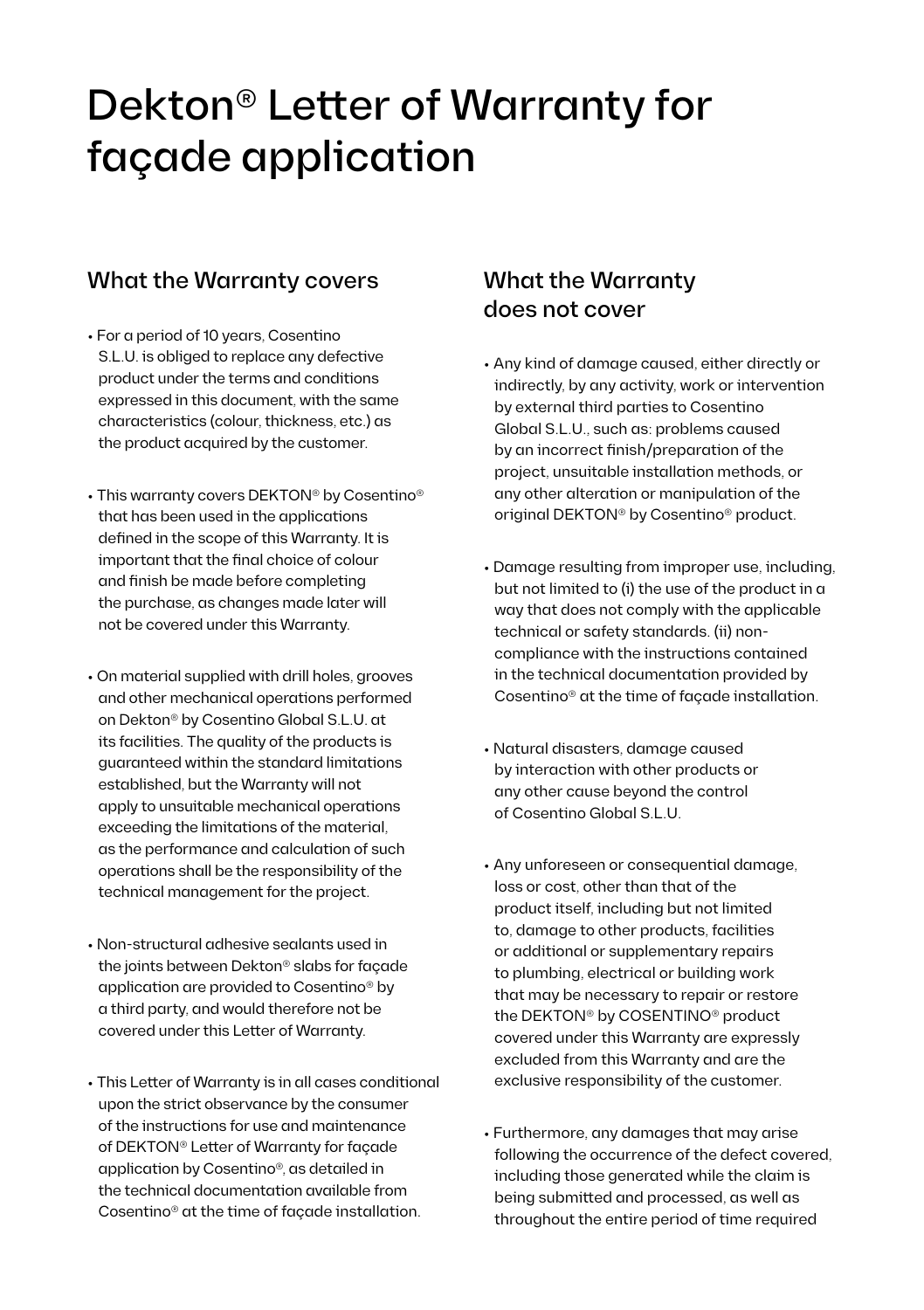to replace the product, are expressly excluded from this warranty. This exclusion extends, without limitation, to any damages, including loss of income, which may be caused to the trading, commercial, industrial, professional or merely residential activities of the consumer or purchaser of the product, or any third party.

- Damages that may arise from deficiencies or omissions in the technical project that is the basis for the building work in which the DEKTON® by Cosentino® products are used.
- In addition, any differences between the samples or photographs of any DEKTON® by Cosentino® product and the actual products purchased are excluded. Furthermore, any stains produced by components of the material itself and defects arising from its polishing are also excluded, since Cosentino Global S.L.U. does not sell products presenting such defects for any reason, under any circumstances.
- This warranty shall be void in the event of repairs and/or handling made to the product without due verification by Cosentino Global S.L.U.

### What Cosentino Global S.L.U. will do if a Dekton® product is defective

In the event that a DEKTON® by Cosentino® product is defective, as per the terms and conditions of this Warranty, Cosentino Global S.L.U. will make appropriate checks and proceed to replace the defective product with another of identical characteristics (colour, thickness, etc.) to that purchased by the customer, unless this is impossible due to the product being discontinued, in which case it will be replaced by the most similar product at that time.

### How to Make a Claim

If you believe that any of the products covered under this Warranty to be defective and wish to make a claim under this Warranty, you should contact your point of sale or visit the website for your country where you will find the Customer Service contact details:

**Cosentino Global S.L.U. Carretera de Baza-Huércal Overa km 59 04850 Cantoria (Almería) www.cosentino.com**